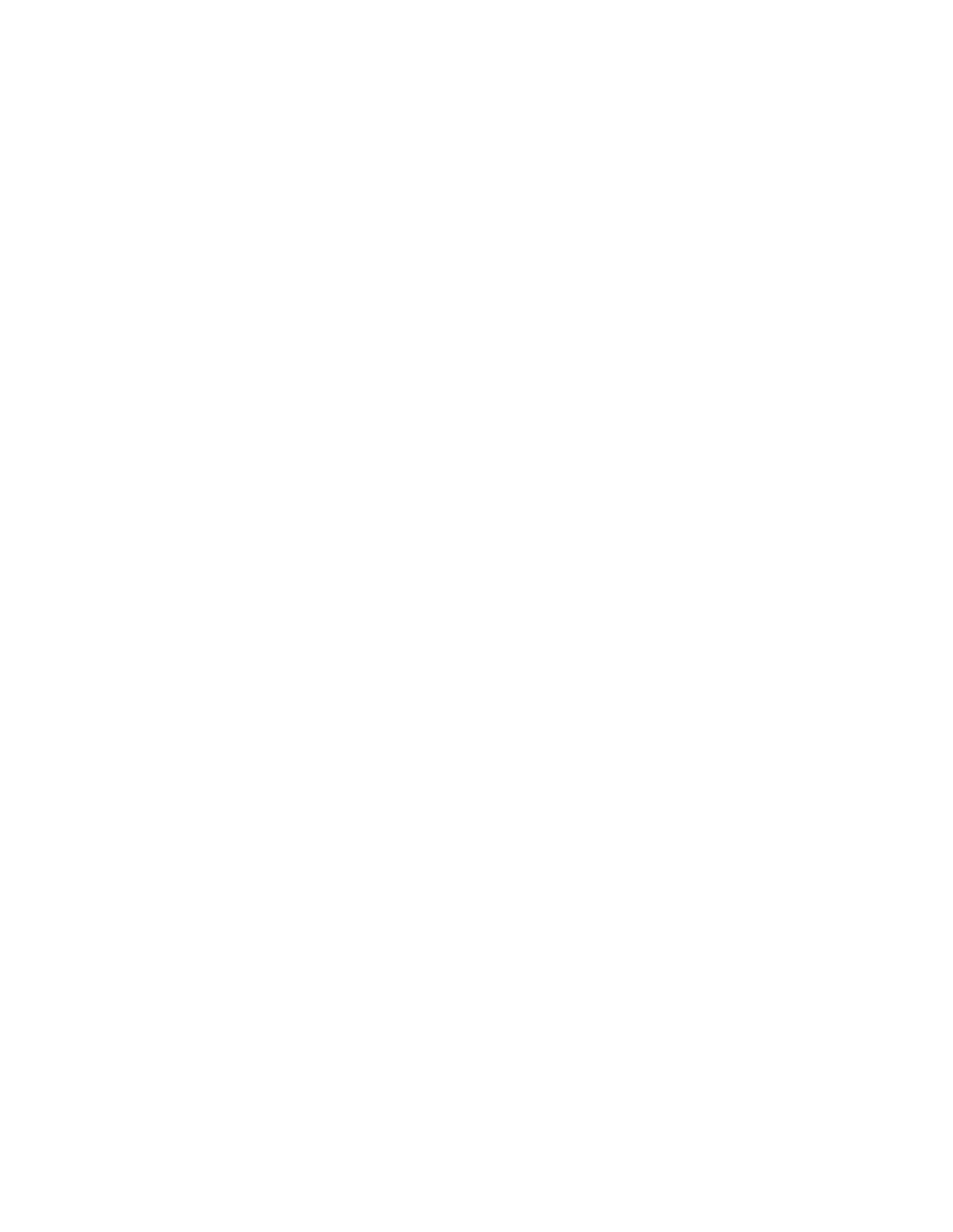# Growing in God's Love

## A Story Bible Curriculum

Unit Overview and Connecting page written by Elizabeth F. Caldwell Sessions written by Edye Bender



language inclusive. Every effort has been made to determine whether texts are under copyright. If through an oversight any copyrighted material has been used without permission and the publisher is notified of this, acknowledgment will be made in future printings.

© 2021 Westminster John Knox Press

First edition Published by Westminster John Knox Press Louisville, Kentucky

*All rights reserved*. Except where permission to photocopy is expressly granted on the material, no part of these materials may be reproduced or transmitted in any form or by any means, electronic or mechanical, including photocopying, recording, or by any information storage or retrieval system, without permission in writing from the publisher. For information, address Westminster John Knox Press, 100 Witherspoon Street, Louisville, Kentucky 40202-1396.

Printed in the United States of America

Churches of Christ in the U.S.A., and are used by permission. In some instances, adaptations have been made to make the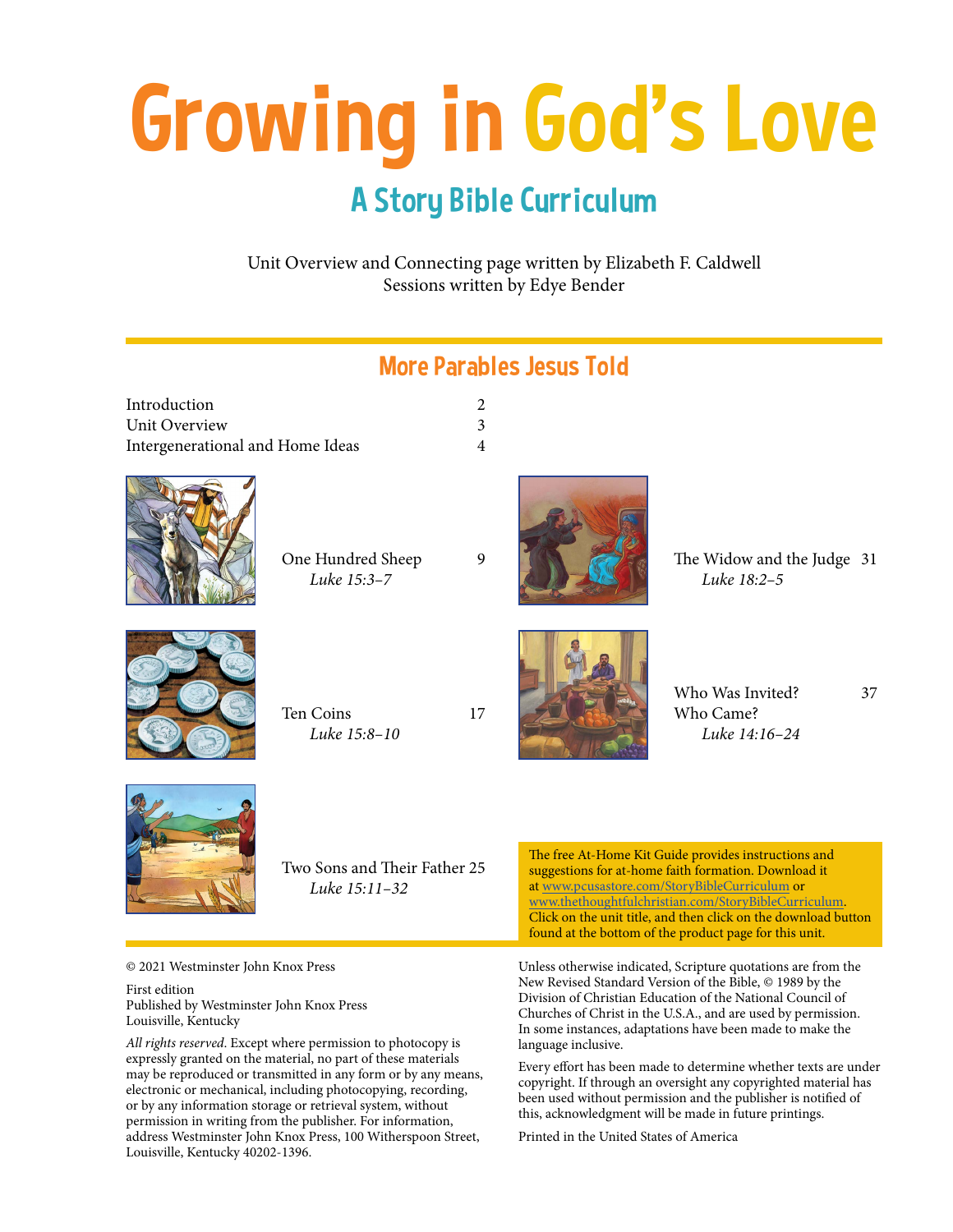## One Hundred Sheep Luke 15:3–7 Growing in God's Love: A Story Bible, p. 214

## Goal: To explore what it means to be lost, found, and celebrated.

### Connecting with the Biblical Text

Ninety-eight, ninety-nine, oops! This parable of Jesus is so rich in imagery and imagination. Can't you just see the man counting and then stopping when he realizes one is missing? Quickly he knows what he must do. He has to go and find the one that is missing. And leaving the ninety-nine, he goes off. He finds the lost sheep, returns home with it, and throws a party for his friends to celebrate. That's the parable, as Jesus would have told it. Some scholars believe that Luke added verse 7, turning the parable into an allegory about repentance. Let the parable stand as Jesus would have told it and think about why he told it and what he wanted people to remember. The man counted. One of the sheep was missing. The man's flock was not complete with one missing. It mattered that one sheep was missing. In God's economy, everyone counts. Everyone, ninety-eight, ninetynine, one hundred. Yes, let's celebrate!

For additional commentary on this text, explore:

- g Amy-Jill Levine, *Short Stories by Jesus: The Enigmatic Parables of a Controversial Rabbi* (Harper One, 2014)
- g Amy-Jill Levine and Ben Witherington III, *The Gospel of Luke,* New Cambridge Bible Commentary (Cambridge University Press, 2018)
- g See notes for this text in Amy-Jill Levine, *The Jewish Annotated New Testament* (Oxford University Press, 2011)

## Connecting with the World

g Who in your community is missing—not visible or overlooked? Children who live with their families in homeless shelters, children and families who lose everything in a fire, children who lose a parent? Project Linus is an organization that invites people to make simple no-sew blankets to give to those in need.

 $\blacktriangleright$  Explore this parable further in Sandy Eisenberg Sasso's and Amy-Jill Levine's *Who Counts? 100 Sheep, 10 Coins, and 2 Sons* (Westminster John Knox Press, 2017)

#### Connecting with the Spiritual Lives of Children

Children grow up in families and in families of faith at church. Together everyone works to support a child's important initial formation in the Christian faith. As children grow and move out into larger worlds of daycare, preschool, elementary school, scouts, sports, or music and the arts, they make friends. Some know what it's like to have many friends. Some struggle to make friends. Children quickly learn what it's like to be included or to be left out. Helping children learn to make a wide circle of friends and to notice when someone is left out is important to their spiritual growth. It's the way they learn how to live in response to this parable.

### Connecting with the Spiritual Lives of Adults

The man's flock was not complete because one sheep was missing. This week think about your life. Is there someone missing, perhaps a friend you haven't seen recently? Or when was the last time you checked in with a family member who lives far away from you? And what about a neighbor or someone at church whom you notice has been absent? Think about the people who surround you at home, at work, and in your neighborhood. How do they make your life complete?

Our lives of faith grow as we connect with others, as we take the time to notice someone else and to care. Counting each beloved child of God is truly a spiritual practice.

*Loving God, we are thankful that you call us each by name. We are grateful that no one is lost from your loving care and mercy. Amen.*

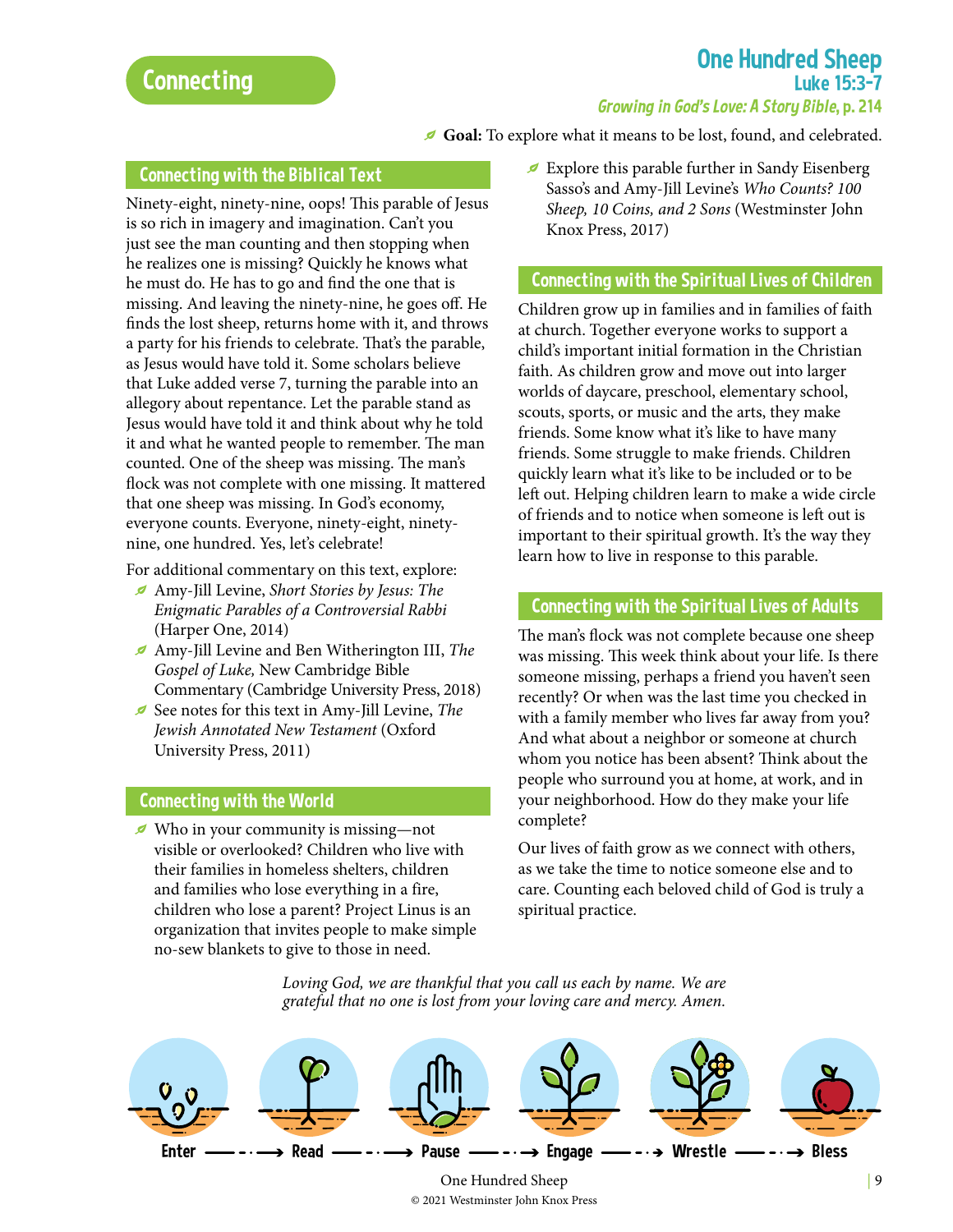## Gathering Supplies

Based on your choices, you will need:

- g *Growing in God's Love: A Story Bible*
- g Sheep cut from copies of Resource Page 1 (See note in "Enter" section for number of sheep.)
- Basket or box
- $\blacktriangleright$  Drawing supplies
- Internet-connected device
- Resource Page 2
- $\blacktriangleright$  Stuffed or toy sheep
- g Blindfold

## Preparing to Lead

Read the parable from the Bible, Luke 15:3–7. As you read, make note of the parts of the story that stand out to you or raise questions. Then read "One Hundred Sheep" in *Growing in God's Love: A Story Bible* (p. 214). Think about the ways you engage with this story.

- g What other names have you used for this parable?
- g How does the title "One Hundred Sheep" change the way you read it now?
- Which character(s) in the parable do you identify with most? Why?

Parables can have multiple meanings, depending on where we place ourselves in the story.

- g What are some of the reasons Jesus might have told this parable?
- g What can this parable teach the children in your group?

Recall the faces and names of the children in your group. What do you know about them? Pray for them and for your time together.

Before the session, cut out and hide sheep pictures from copies of Resource Page 1 in your learning space for the "Enter" activity. Set out the drawing supplies for the children to access after you read the story. Cut apart the cards on Resource Page 2.

## $\sim$   $\sim$   $\blacksquare$  Enter into sacred space together.

As the children arrive, invite them to search the room for the sheep pictures. As they find sheep, have them collect them in a "pen," such as a basket or box. From time to time, count the sheep who have

been found and send the children out to look until all sheep have been found. When all are located, celebrate with a happy dance or cheer! Pray together, inviting the children to respond with "Yay, God!" after each phrase.

Dear God, we thank you that all our sheep have been found! **Yay, God!** Help us to learn and grow together this morning. **Yay, God!** We love you, God! **Yay, God! Amen.**

If your group is large, you might be able to find one hundred sheep! For smaller groups, reduce the number to twenty-five or thirty. Just be sure to tell the children how many are hidden.

Ask the children to think about a time when they lost something they loved *or* when they felt lost (maybe a pet or a favorite toy was lost, maybe a child got separated from a parent, or their family was lost trying to get somewhere). Discuss your experiences:

- $\blacktriangleright$  What did it feel like to lose something or to be lost?
- $\blacktriangleright$  How did the situation get resolved?

Tell the children that today they are going to hear a story about a shepherd who had lost something very important—one of his sheep.



## Read a story of God's people.

Explain to the children that in today's session (and the next several) they will be exploring Jesus' parables. Parables are stories that Jesus told, usually about objects that would have been familiar to his friends (such as seeds, sheep, and family). Jesus used these stories to teach important lessons and to invite his friends (and us) to think about how those stories relate to life every day. Parables are not always neat and tidy—there might be more than one way to look at them.

More information about parables can be found on page 209 of the *Growing in God's Love: A Story Bible*.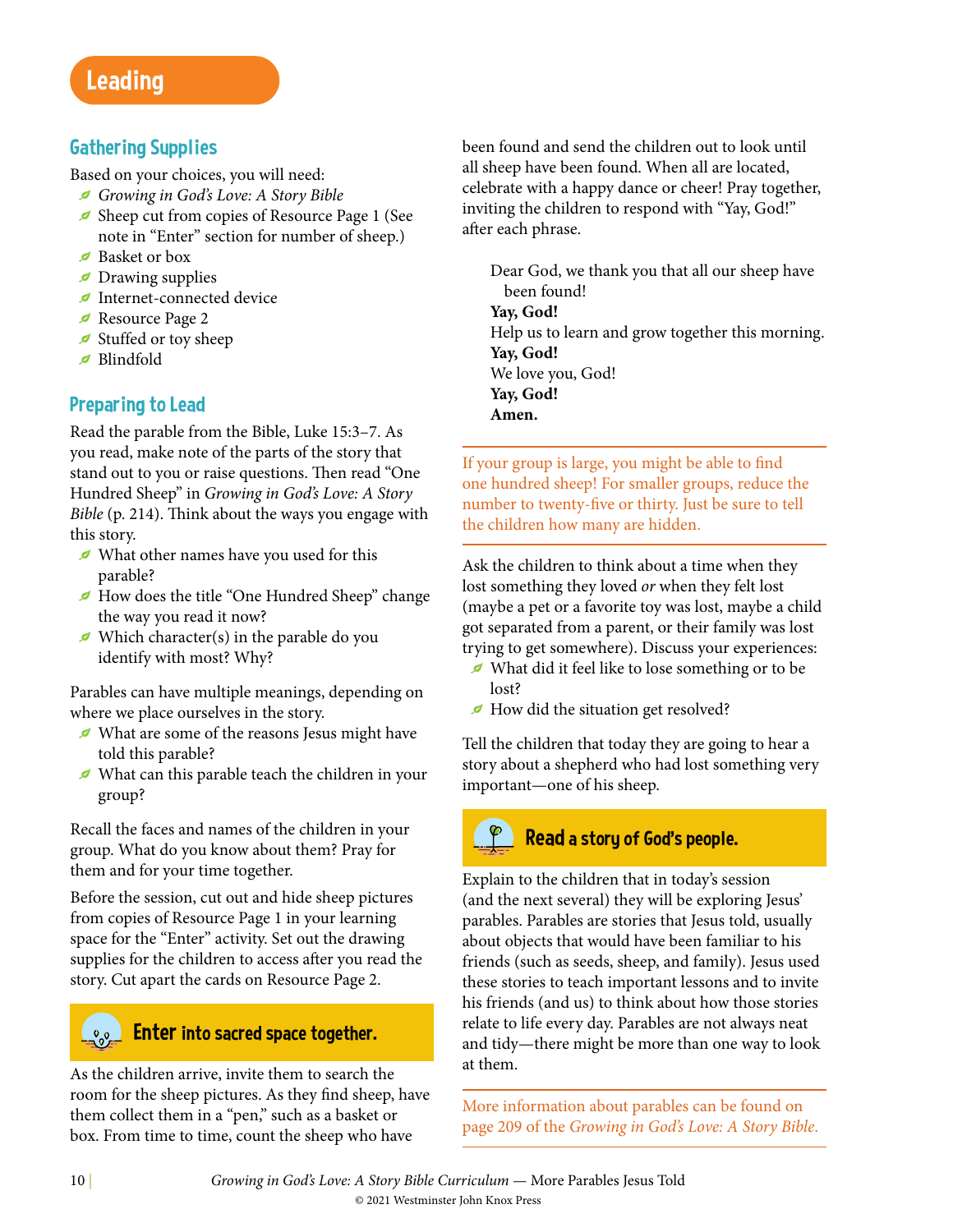## Leading

Today's parable tells us about a shepherd. Shepherds were much more common back in Jesus' day.

- g What does a shepherd do?
- g Why would sheep need a shepherd? (*for protection, finding food and water*)
- $\blacktriangleright$  What kinds of jobs today do you think might be like shepherding? In what ways?

Read the first five paragraphs of "One Hundred Sheep" in *Growing in God's Love: A Story Bible* (p. 214). Ask the children what they think will happen next. Read the rest of the story and talk about the first question at the end of the story.

## **ADD** Pause to let God's Word enter into hearts and minds.

Invite the children to reflect quietly about the parable. Where do you think the shepherd found the sheep? Imagine what the sheep looked like when the shepherd found it. Encourage them to respond by drawing a picture of the lost-and-found sheep using the art supplies provided.

## Engage curiosity and imagination with God's storu.

Invite any children who would like to share their drawings to do so. Remind them that Jesus used parables to talk about important things, using familiar objects. Talk about the following:

- g Where do you imagine yourself in this story? Are you more like the lost sheep? The sheep that were not lost? The shepherd? A neighbor?
- Why do you think the shepherd was so happy when the one sheep was found?
- $\blacktriangleright$  What do you think are some of the important things Jesus wanted to tell us with this story? List responses on newsprint or a whiteboard to look at later in the session.

Choose one or both options.

- **o** Parable Remix
- $\blacktriangleright$  Wonder together what familiar things Jesus might have used to tell the story today.
- $\blacktriangleright$  Have the children form pairs or groups of three. Invite each group to make up a modern-day version of the parable. Encourage them to think of a situation where someone would be sad to lose something.

 $\triangle$  Once the groups are prepared, invite them to act out their modern parable for the rest of the group.

You may want to mix older and younger children in groups for this activity. If you don't have many children, you may want to do this activity with the whole group together.

## **o** Shepherd Song

- g Show the YouTube video "The Baa Baa Song (He's the Good Shepherd)—Sibling Harmony" ([bit.ly/GLBaaBaaSong,](https://www.youtube.com/watch?v=PGPQX3vQtU8) 2:05).
- Invite the children to join in singing the chorus as it becomes familiar.

# Wrestle with our place in God's story.

#### **o** Finding the Lost

- g Form groups of two to four children, or work together as one group. Give each group a card cut from Resource Page 2 and invite them to imagine what is going on in the photo.
	- Who might be feeling lost?
	- Do you think it would be easy or hard to notice a person in this situation? What might be some clues?
	- What do you think the person might need most?
- $\blacktriangleright$  Encourage each group to brainstorm ways they could help the lost person in the situation depicted. Gather the small groups back together to talk about their ideas. Wonder together about people now who might feel lost in one of these ways. How might we be like the shepherd in Jesus' parable and help them?

## Bless one another with God's grace.

Gather the group in a circle. Hold a stuffed or toy sheep, or one of the sheep from the "Enter" activity, in your hand. Ask the children to pass the sheep around the circle to their right. As they pass it to their neighbor, invite them to say, "When you feel lost, I will help Jesus find you." Then pass the sheep around the circle to the left, saying "When you are found, I will celebrate!" Close with "Amen," and invite everyone to cheer together.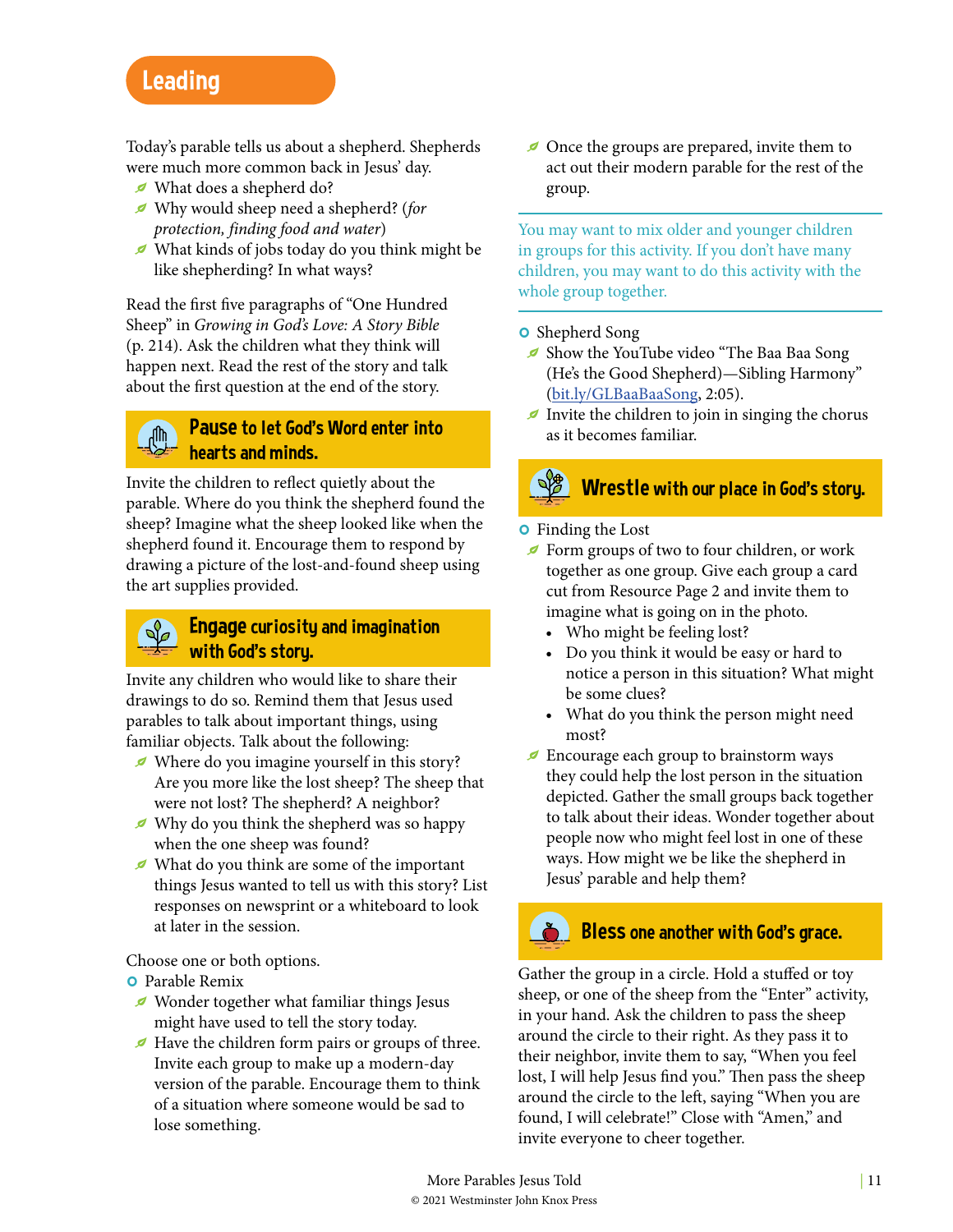## Leading



## Grow with more.

#### **o** Feeling Lost

- $\blacktriangleright$  Have the children go back and look at the picture they drew of the lost sheep during the "Pause" time after the story, or show them a stuffed or toy sheep and have them think about the lost sheep. Invite them to think about what they would tell the lost and frightened sheep. Encourage them to say their message out loud or write down their thoughts.
- When they have finished, ask if they have ever felt like the lost sheep. Encourage them to think about a time when they were frightened, lonely, or unsure that anyone cared. Ask:
	- What did those times feel like?
	- Were there places that you could feel fear in your body?
	- What were you thinking about?
	- Did someone comfort you, like you did the lost sheep? What was that like?
	- Do you know that when you are feeling lost, Jesus is looking for you, just like the shepherd? How does it feel to know that?
- **o** Shepherd-Seeking Sheep
- $\blacktriangleright$  Play a game to help children find the lost sheep. Ask for a volunteer to play the sheep, or use a stuffed or toy sheep. Ask for a second volunteer to play the shepherd, and give that child a blindfold. You can also spin them if they need an extra challenge.
- $\blacktriangleright$  The rest of the group can help the shepherd find the sheep by calling out "warmer!" when the shepherd gets near the sheep, or "colder!" when they are getting farther away. Variations such as "really hot!" and "freezing cold!" are also welcome.
- $\blacktriangleright$  Encourage jubilant celebration when the sheep is found. Play several rounds if time allows.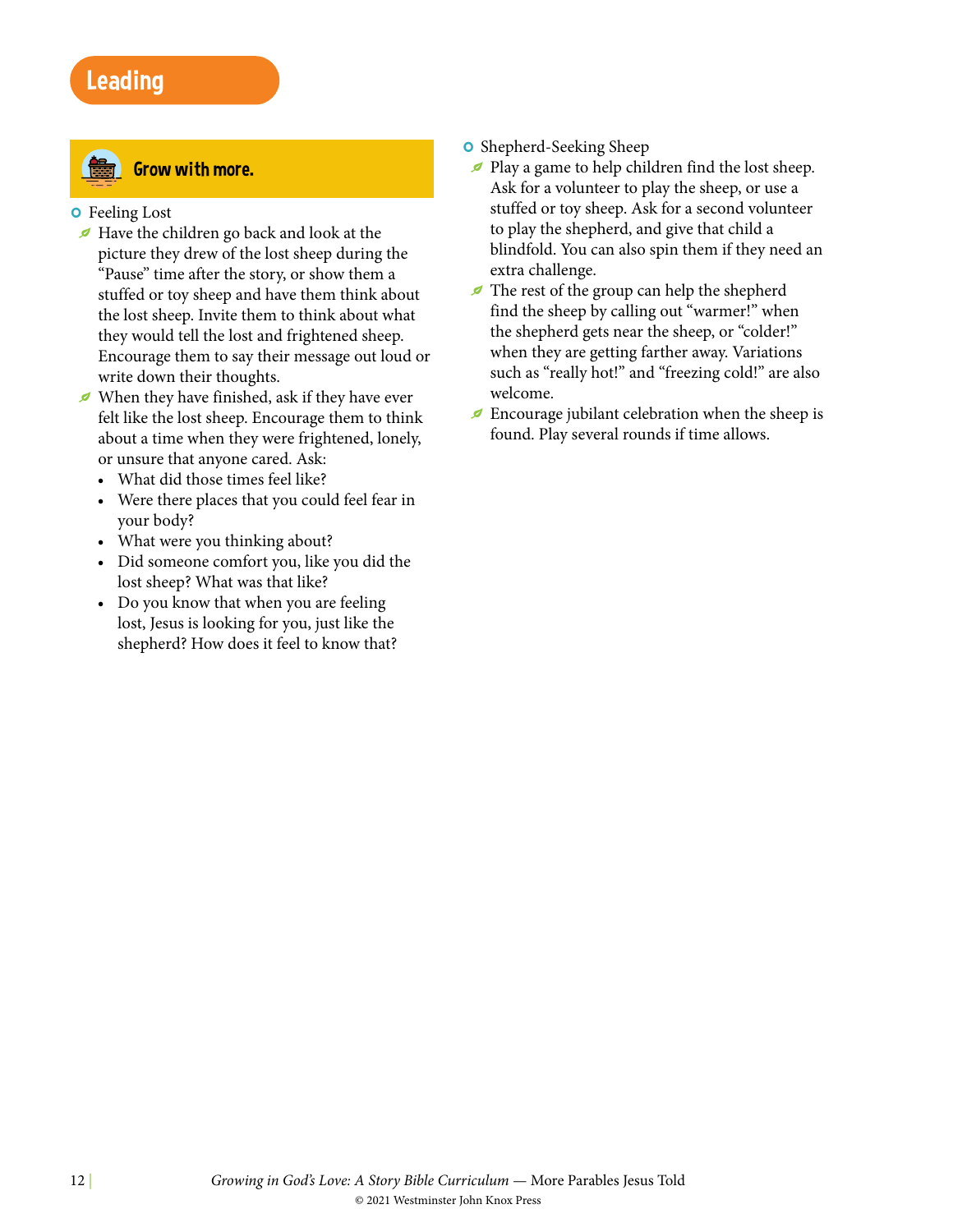